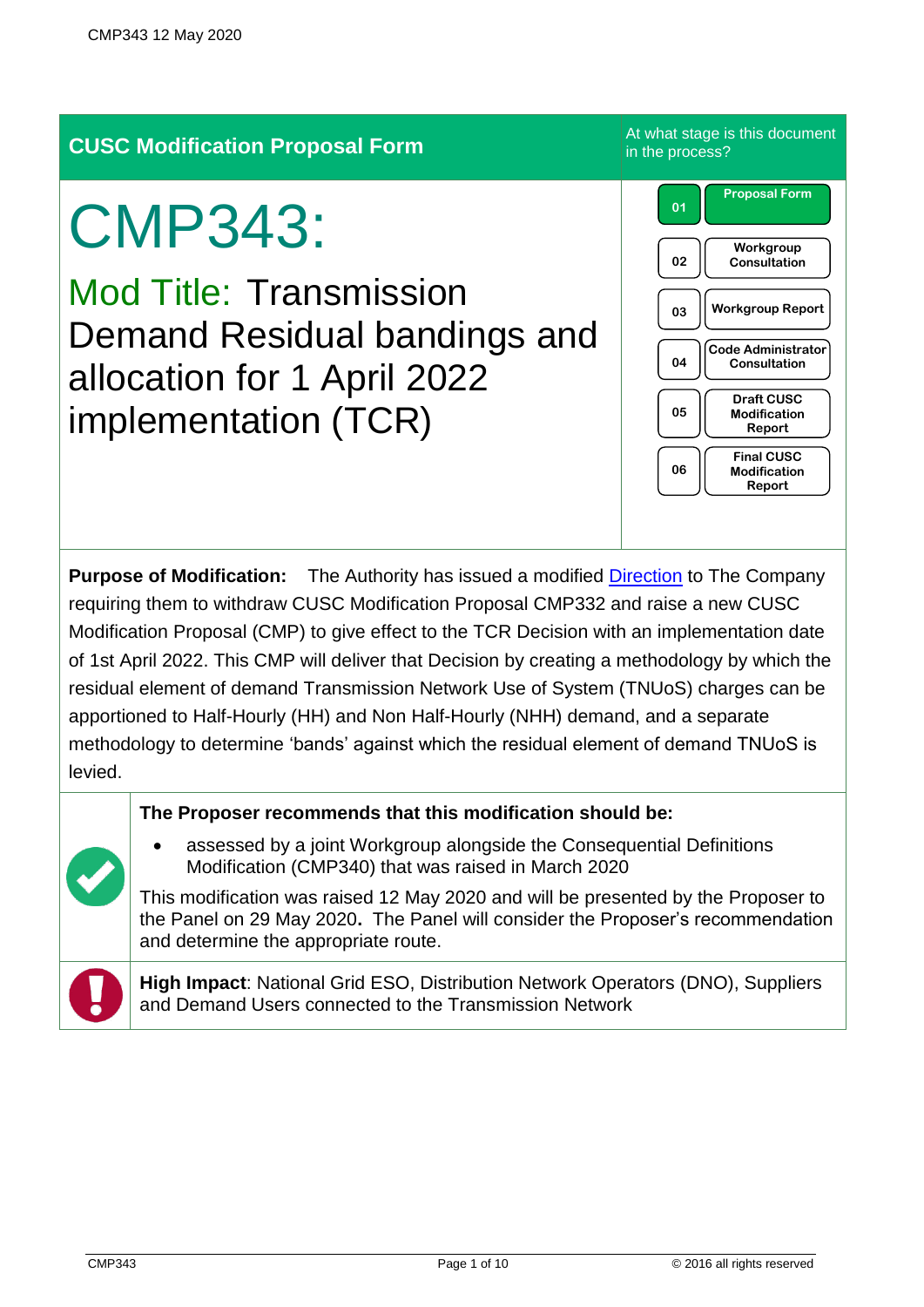## **Contents**

- **1 Summary 4**
- **2 Governance 7**
- **3 Why Change? 7**
- **4 Code Specific Matters 7**
- **5 Solution 8**
- **6 Impacts & Other Considerations 8**
- **7 Relevant Objectives 9**
- **8 Implementation 9**
- **9 Legal Text 10**
- **10 Recommendations 10**

## **Timetable**

| The Code Administrator recommends the following timetable:                         |                                           |
|------------------------------------------------------------------------------------|-------------------------------------------|
| <b>Workgroup Nominations</b>                                                       | 29 May 2020 to<br>19 June 2020            |
| Initial consideration by Workgroup                                                 | 22 June 2020                              |
| <b>Workgroup Consultation</b>                                                      | 29 June 2020 to<br>20 July 2020           |
| Workgroup Report issued to Panel                                                   | 4 August 2020                             |
| Workgroup Report presented to Panel (Special<br>Panel)                             | 12 August 2020                            |
| <b>Code Administration Consultation</b>                                            | 14 August 2020<br>to 14 September<br>2020 |
| Draft Final Modification Report issued to Panel                                    | 17 September<br>2020                      |
| Draft Final Modification Report presented to Panel<br>for recommendation vote      | 25 September<br>2020                      |
| Final Modification Report issued to the Panel to<br>check votes recorded correctly | 29 September<br>2020                      |
| Final Modification Report issued to the Authority                                  | 7 October 2020                            |
| Decision implemented in CUSC                                                       | 1 April 2022                              |
|                                                                                    |                                           |

| paul.j.mullen@n<br>ationalgrideso.com              |
|----------------------------------------------------|
| 07794537028                                        |
| <b>Proposer:</b><br><b>Grahame Neale</b>           |
| Grahame.neale@nati<br>onalgrideso.com              |
| 07787261242                                        |
| <b>National Grid ESO</b><br><b>Representative:</b> |
| <b>Grahame Neale</b>                               |
| email address.                                     |
| Grahame.neale@nati<br>onalgrideso.com              |
| 07787261242                                        |
|                                                    |

**Any questions?**

**Code Administrator -**

Contact:

**Paul Mullen**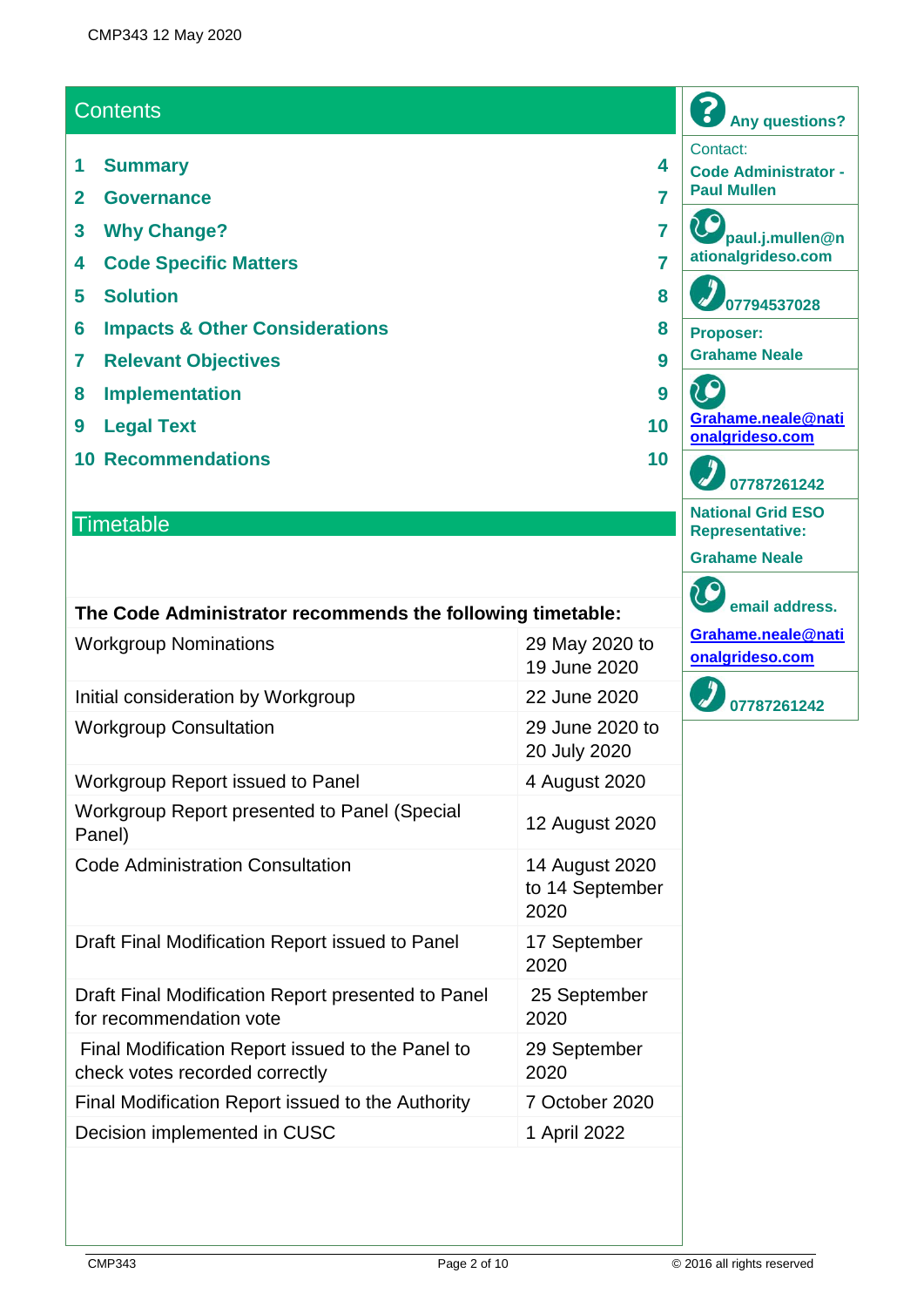## Proposer Details

| <b>Details of Proposer:</b><br>(Organisation Name)                                                                                          | <b>NGESO</b>                                                                        |  |
|---------------------------------------------------------------------------------------------------------------------------------------------|-------------------------------------------------------------------------------------|--|
| Capacity in which the CUSC<br>Modification Proposal is being<br>proposed:<br>(i.e. CUSC Party, BSC Party or<br>"National Consumer Council") | <b>CUSC Party</b>                                                                   |  |
| <b>Details of Proposer's</b><br><b>Representative:</b>                                                                                      |                                                                                     |  |
| Name:                                                                                                                                       | <b>Grahame Neale</b>                                                                |  |
| Organisation:                                                                                                                               | <b>National Grid ESO</b>                                                            |  |
| Telephone Number:                                                                                                                           | grahame.neal@nationalgrideso.com                                                    |  |
| Email Address:                                                                                                                              |                                                                                     |  |
| <b>Details of Representative's</b><br>Alternate:<br>Name:<br>Organisation:<br>Telephone Number:                                             | <b>Eleanor Horn</b><br><b>National Grid ESO</b><br>eleanor.horn@nationalgrideso.com |  |
| <b>Email Address:</b>                                                                                                                       |                                                                                     |  |
| Attachments (Yes/No): No<br>If Yes, Title and No. of pages of each Attachment:                                                              |                                                                                     |  |

#### Impact on Core Industry Documentation.

*Please mark the relevant boxes with an "x" and provide any supporting information*



For The Company to create residual demand charges under the new intended charging structures several data inputs will be required. The Proposer considers that for an efficient charging structure to be established across DNOs and the ESO that a single source of information should be used. This will require changes to the BSC, DCUSA and potentially MRA.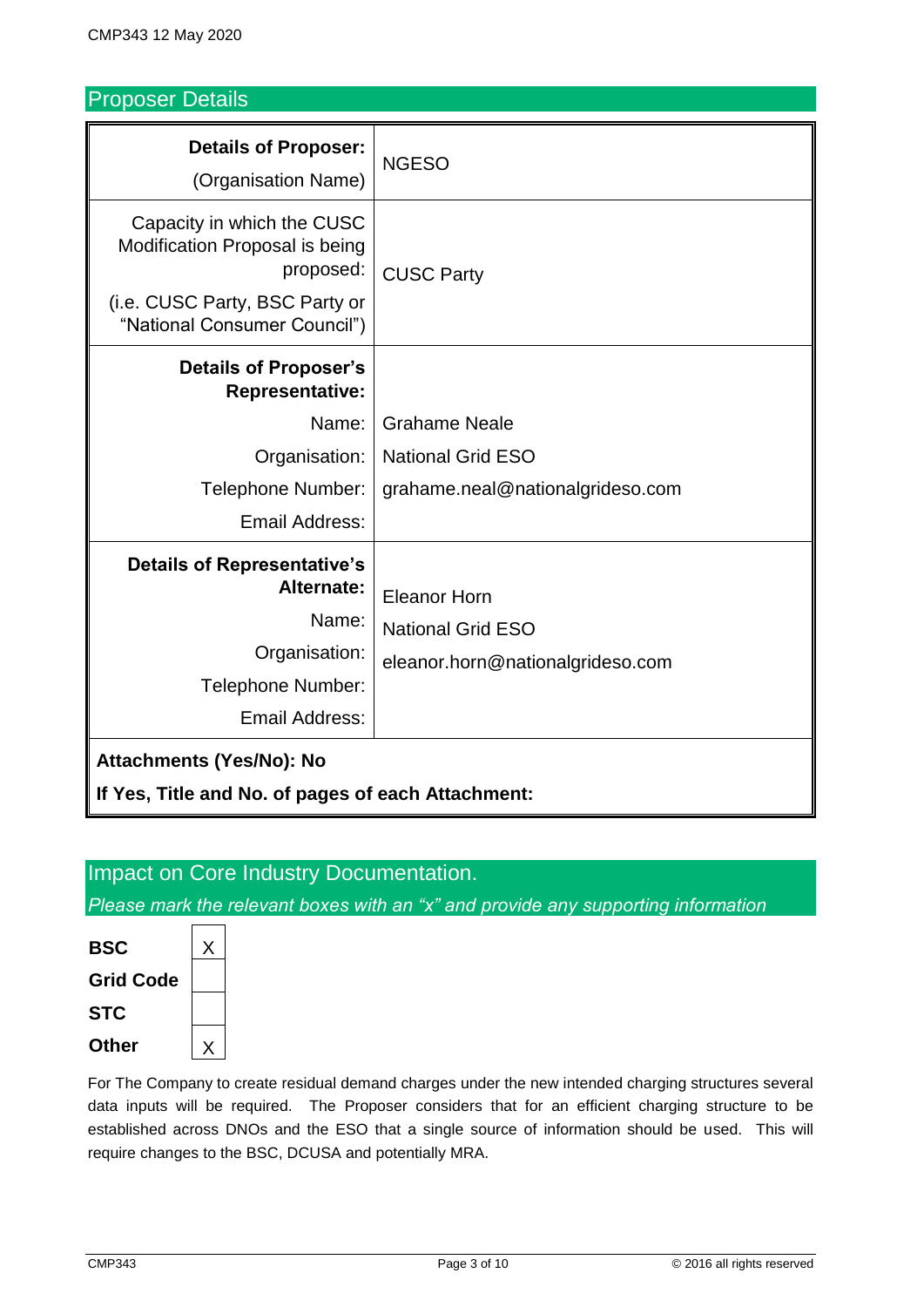## **1 Summary**

#### **Defect**

The Authority issued, on 21 November 2019 a Direction, and on 31 March 2020 a modified Direction, to The Company to raise such modifications as are necessary to give effect to their Decision(s) under the Targeted Charging Review (TCR) SCR. This CMP is concerned with the treatment of the residual element of Demand TNUoS. All references herein to 'residual' mean the residual element of Demand TNUoS unless otherwise specified. Per Paragraphs 13-16,18-23, 26-31, 33a and 34 of the Direction, and with due regard to Paragraphs 24, and 25 ibid, this CMP must deliver:

- A methodology to appropriately split residual recovery between HH and NHH demand, by voltage level, including the creation of a separate residual tariff for Unmetered Supply (UMS) volumes; and
- The application of residual charges to Final Demand only (as defined in Paragraph 15 ibid), levied on a Single Site basis; and
- Charging Bands, set at the  $40^{th}$ , 70<sup>th</sup> and 85<sup>th</sup> percentiles of either Maximum Import Capacity or, where no Maximum Import Capacity has been agreed between DNO and consumer, consumption values in kWh, for each of the following category of consumer :
	- o LV-Connected Non-Domestic demand Sites with a Maximum Import Capacity;
	- o LV-Connected Non-Domestic demand Sites without a Maximum Import Capacity;
	- o Separately, HV-Connected and EHV-Connected demand Sites (both with Maximum Import Capacities); and
- A methodology to apportion the residual to each Band within each of these voltage-based categories, where the total value paid by demand in each Band is directly proportional to that Band's consumption as a percentage of total national (gross) consumption, such values to be recovered through specific residual Tariffs which must be the same for each demand Site within a Band; and
- A residual charge, or a set of charges for Sites connected directly to the Transmission Network;
- A single residual charge for LV-Connected Domestic Sites;
- A single p/kWh residual tariff for Final Demand Unmetered Supplies; and
- A process to review the Bands and, separately, the finalisation of a residual charge Tariff structure, including a consideration of a pence per Site per day option.

No other Paragraph of the 21st November 2019 Direction will be addressed within this CMP. The implementation date of 1st April 2022 will address the 31st March 2020 Direction in full. A separate modification proposal (CMP334) has been raised to address the definitions of Single Site and Final Demand (as per paragraphs 13-16 of the Direction). CMP335 and CMP336 have been raised to deal with the Paragraphs of the 21<sup>st</sup> November 2019 Direction not covered by this CMP.

#### **What**

The Company, on receipt of total annual national gross consumption, split by Measurement Class, and the site aggregate MVA value of Maximum Import Capacities agreed between consumers and DNOs, will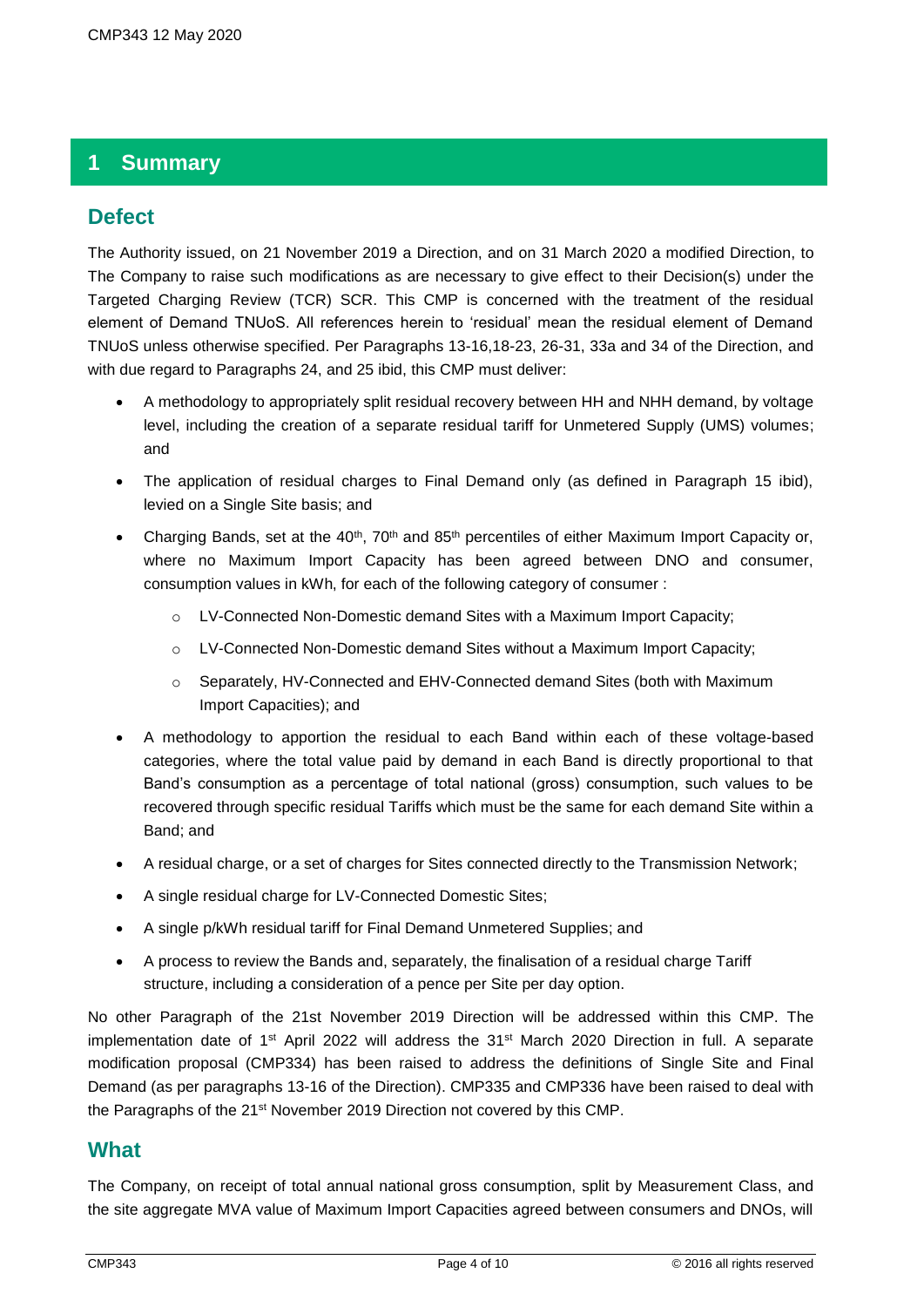determine and publish the Bands that apply at each voltage level, having calculated the Bands in accordance with the requisite percentiles.

The Company will have an obligation, following approval of DCP358 by The Authority, for it or its nominated Agent to determine and publish the Bands by 31<sup>st</sup> October 2020 in advance of the commencement of the Onshore Transmission Owner Price Control in April 2021. For subsequent Onshore Transmission Owner Price Controls this Band setting exercise will be repeated.

The demand charging methodology for TNUoS as is:

- 1. Takes the zonal HH locational tariff output of the DCLF ICRP model, and multiplies it by the zonal forecast gross volume (MW) at system peak, to derive a 'target' value of revenue to be recovered from the demand locational in each zone (for example, using the forecast 20/21 tariff information, zone 14 tariff of £3.97/kW multiplied by 2550MW would give a total expected locational recovery of £10.12m);
- 2. The total (national) value to be recovered from demand is the sum of the TOs' allowed revenues, minus the total revenue anticipated through Generation TNUoS tariffs which are structured in part to maintain compliance with limiting regulation 838/2010, plus the cost of the Embedded Export Tariff;
- 3. The total value to be recovered as determined in step 2, minus the expected revenue recovered through the HH demand locational (the £10.12m in step 1, plus the other 13 locational expected recoveries calculated in the same way) is the residual, which is then divided by the national forecast gross volume (MW) at system peak to create the HH residual  $E/KW$ . No NHH residual is currently calculated. All demand tariffs are floored at £0;

This methodology needs to change, such that steps 1 and 2 above remain unchanged, but step 3 becomes:

3a. The non-residual revenue recovered from HH demand is the zonal triad demand multiplied by the zonal locational tariff (taking zone 14 again, £3.97/kW multiplied by  $738.38$ MW = £2.93m). The remaining locational zonal amount to collect, per step 1 (in this case £10.12m minus £2.93m, so £7.19m) must then be applied to NHH. The locational value attributed to NHH through this process should then be divided by the 4-7pm chargeable NHH volume to derive a p/kWh NHH locational tariff.

As a result of this initial change, there will be specific NHH and HH locational tariffs for each zone.

The sum of revenues recovered through both NHH and HH locational tariffs, subtracted from the value determined in step 2 above (the demand residual) needs to be allocated between each voltage, and within voltage between each Band. It is proposed that the process for this should be, initially to create Charging Groups, which shall be Domestic, and, for Non-Domestic: LV-Connected, no MIC, LV-Connected with MIC, HV-Connected, EHV-Connected, Transmission-Connected and Unmetered Supplies (UMS). Within each Charging Group will be one or more Bands set in accordance with the percentiles specified in the Direction. Following determination of the Charging Groups and Bands:

- 4. The amount of residual payable by demand in each Charging Group should be calculated by taking the total of the HH and NHH annual volume consumed by that Group (MWh) and dividing it by the national HH and NHH annual volume (MWh), converted into a percentage then applied to the total residual £m figure;
- 5. To split between Bands within a Charging Group, using LV-Connected, no Maximum Import Capacity as an example, the LV-Connected, no MIC annual volumes, need to be expressed as a percentage of all LV annual volumes (as the overall Charging Group), with that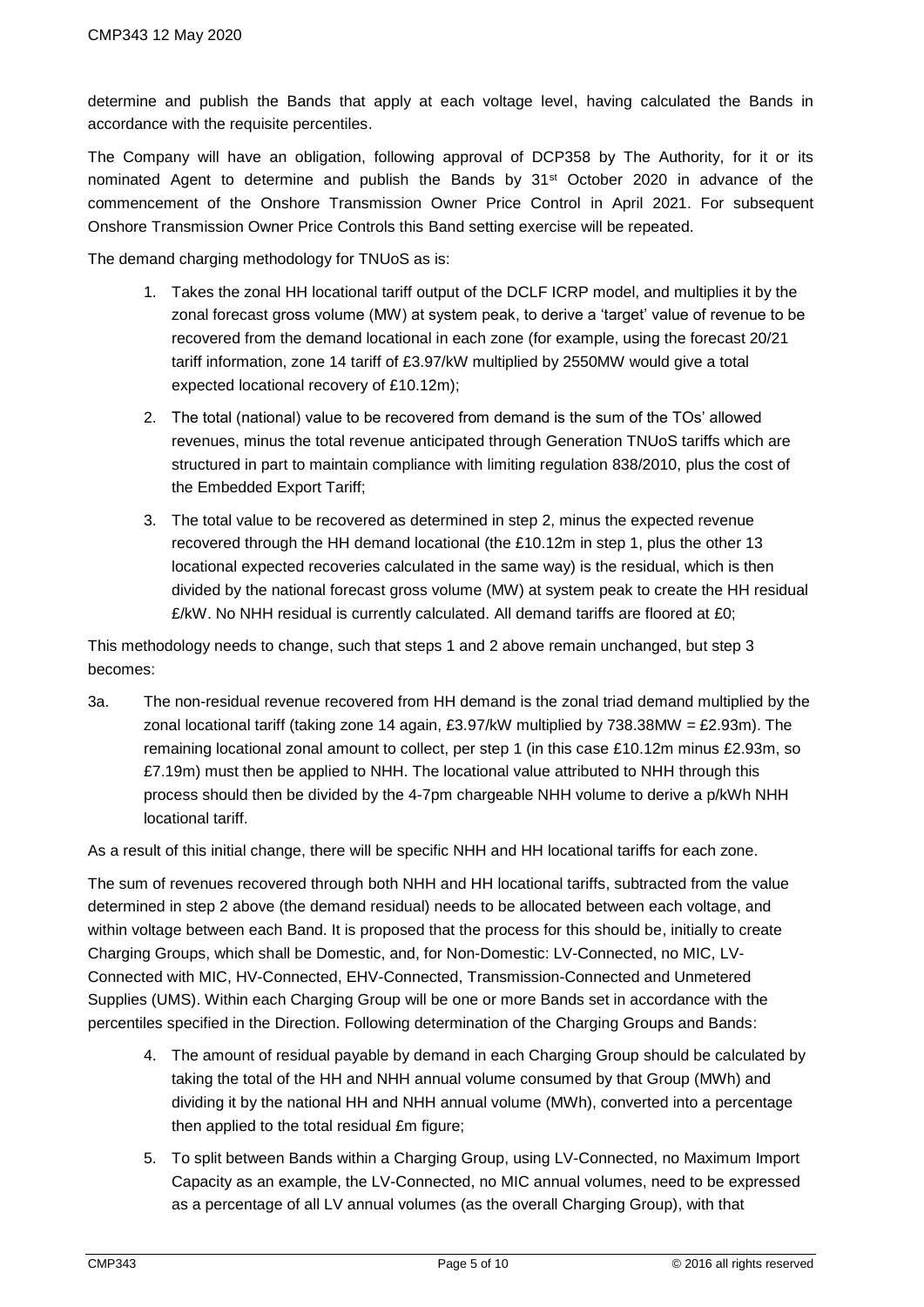percentage then being applied to the value derived in step 4 above (the total residual allocated to LV). This process is repeated for all Bands within a Charging Group.

6. For the purposes of the UMS Charging Group only a single p/kWh tariff will be created to recover the portion of the residual allocated to this Charging Group.

The Proposer continues to believe following discussions within the CMP332 workgroup that, pending the outcome of the Access and Forward-Looking Charges SCR, the existing floor of £0 on demand tariffs should be retained, such that in zones where the locational element of the tariff (or the new, solely locational demand tariff) is negative as an outcome of either the DC Load Flow Investment Cost Related Pricing DCLFICRP model (more commonly referred to as the "Transport model") or the above NHH allocative methodology, it is floored at £0 and demand users are not paid to import over peak periods, as is the case today.

The Proposer now believes, following discussions within the CMP332 workgroup, that Unmetered Supply Final Demand Sites should not be included in the Band setting methodology. Unmetered Supply Final Demand Sites will be included in the tariff setting methodology and a portion of the Transmission Demand Residual will be apportioned to these sites based on their annual consumption. Instead of a £/site/day tariff, Unmetered Supply Final Demand Sites will face a p/kWh Residual tariff. This is in line with the methodology adopted for the levying of Distribution Demand Residual tariffs for these sites under DCUSA.

This new modification will follow the Authority's stipulation in their new Direction with respect to the following statement: "*Our Consent to NGESO's withdrawal request, and the attached new Direction, impact the new TDR charges only, changing only their implementation date from April 2021 to April 2022."* Emphasis has been added to aid readers.

## **Why**

The rationale for the Decision(s) made by the Authority in respect of the Targeted Charging Review SCR can be found in the Ofgem/GEMA publications relating to that SCR. The Company, per Condition C10 (para 6C(a)) of its Licence, and Section 8.17.6(a) of CUSC, is required to raise CMPs when Directed to do so by the Authority.

The rationale for the request to withdraw CMP332 and to raise a subsequent CUSC Modification Proposal with a new implementation date of 2022 can be found at [https://www.ofgem.gov.uk/publications](https://www.ofgem.gov.uk/publications-and-updates/consent-withdraw-cmp332-and-direction-raise-new-cusc-modification-proposal-new-transmission-demand-residual-charges-targeted-charging-review-tcr-1)[and-updates/consent-withdraw-cmp332-and-direction-raise-new-cusc-modification-proposal-new](https://www.ofgem.gov.uk/publications-and-updates/consent-withdraw-cmp332-and-direction-raise-new-cusc-modification-proposal-new-transmission-demand-residual-charges-targeted-charging-review-tcr-1)[transmission-demand-residual-charges-targeted-charging-review-tcr-1](https://www.ofgem.gov.uk/publications-and-updates/consent-withdraw-cmp332-and-direction-raise-new-cusc-modification-proposal-new-transmission-demand-residual-charges-targeted-charging-review-tcr-1)

## **How**

A broad rewrite of Section 14 (insofar as it relates to demand TNUoS charges) is required to give effect to the above partial solution, and to deliver the process elements of the Defect not covered in the What section of this CMP.

An existing modification proposal CMP340, originally raised to enable definitional changes for the solution and alternatives of CMP332, will accompany this new modification proposal to enable the definitional changes required to Section 11 of the CUSC to facilitate the solution derived under the new modification proposal.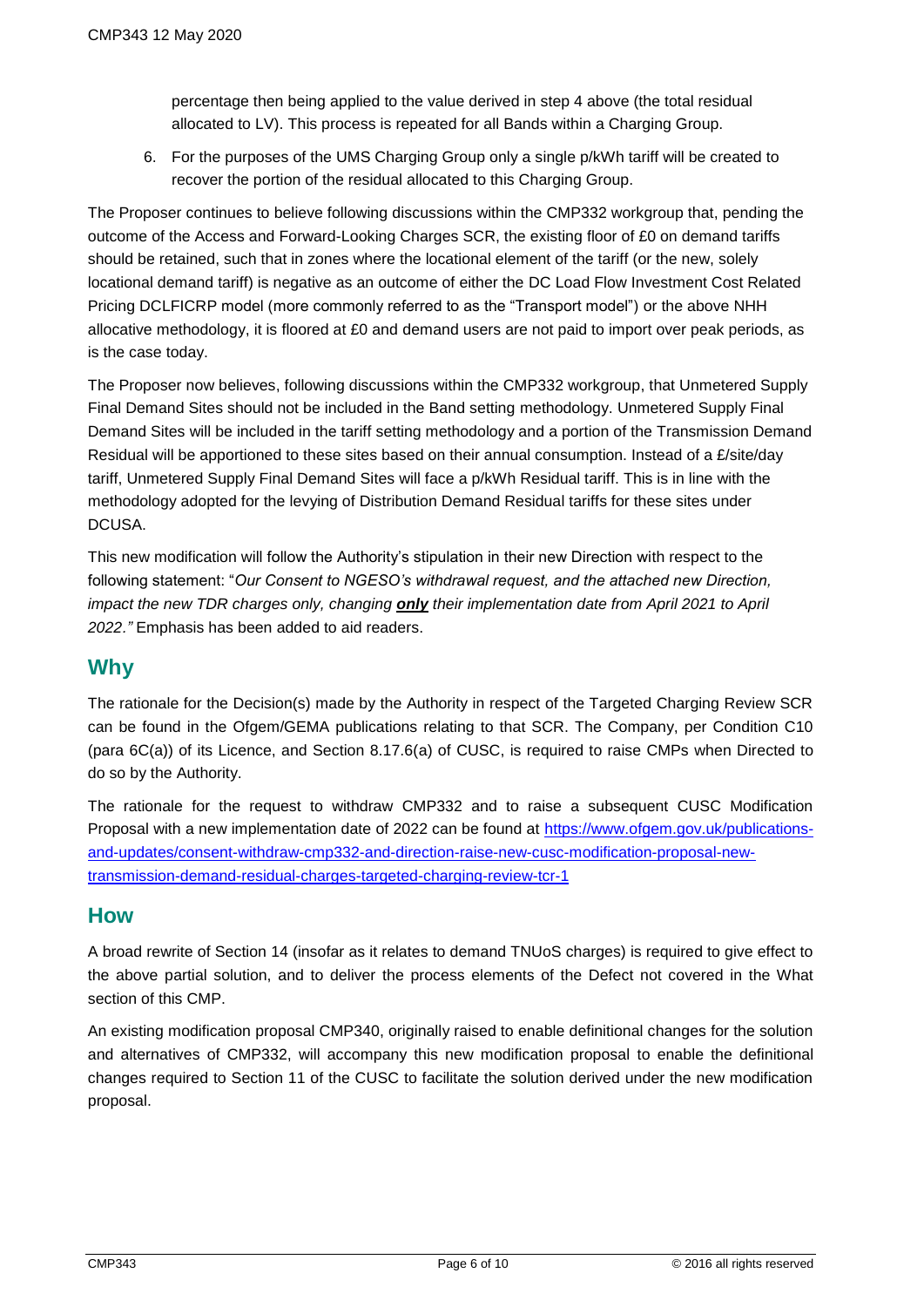## **2 Governance**

## **Justification for Normal Procedures**

The Proposal should proceed under Normal Governance and be subject to an Authority Decision.

## **Requested Next Steps**

This modification should be prioritised by the CUSC Panel to ensure an expedited progression of the Authority's new direction and should proceed as such under a timetable agreed with the CUSC Panel, and be sent to a Workgroup (to be jointly held with CMP340) for assessment.

## **3 Why Change?**

The rationale for the Decision(s) made by the Authority in respect of the Targeted Charging Review SCR can be found in the Ofgem/GEMA publications relating to that SCR. The Company, per Condition C10 (para 6C(a)) of its Licence, and Section 8.17.6(a) of CUSC, is required to raise CMPs when Directed to do so by the Authority.

The rationale for the request to withdraw CMP332 and to raise a subsequent CUSC Modification Proposal with a new implementation date of 1 April 2022 can be found at [https://www.ofgem.gov.uk/publications-and-updates/consent-withdraw-cmp332-and-direction-raise-new](https://www.ofgem.gov.uk/publications-and-updates/consent-withdraw-cmp332-and-direction-raise-new-cusc-modification-proposal-new-transmission-demand-residual-charges-targeted-charging-review-tcr-1)[cusc-modification-proposal-new-transmission-demand-residual-charges-targeted-charging-review-tcr-1](https://www.ofgem.gov.uk/publications-and-updates/consent-withdraw-cmp332-and-direction-raise-new-cusc-modification-proposal-new-transmission-demand-residual-charges-targeted-charging-review-tcr-1)

## **4 Code Specific Matters**

## **Technical Skillsets**

Expertise in demand TNUoS charging, understanding of Ofgem's Targeted Charging Review and resultant decisions.

It is useful, although not essential, for prospective workgroup members to have a working knowledge of the progress of CMP332 up until the point of its withdrawal by NGESO and the other in flight industry change projects which were raised to deliver the TCR changes to demand residual charging.

## **Reference Documents**

Authority Decision:- [https://www.ofgem.gov.uk/system/files/docs/2019/11/tcr\\_final\\_decision.pdf](https://www.ofgem.gov.uk/system/files/docs/2019/11/tcr_final_decision.pdf)

Direction letter:- [https://www.ofgem.gov.uk/system/files/docs/2019/11/cusc\\_direction\\_1.pdf](https://www.ofgem.gov.uk/system/files/docs/2019/11/cusc_direction_1.pdf)

Authority approval to withdraw CMP332 and raise a new modification

[https://www.ofgem.gov.uk/system/files/docs/2020/03/letter\\_to\\_ngeso\\_re\\_cmp332\\_consent\\_to\\_withdrawal](https://www.ofgem.gov.uk/system/files/docs/2020/03/letter_to_ngeso_re_cmp332_consent_to_withdrawal_and_new_direction_0.pdf) [\\_and\\_new\\_direction\\_0.pdf](https://www.ofgem.gov.uk/system/files/docs/2020/03/letter_to_ngeso_re_cmp332_consent_to_withdrawal_and_new_direction_0.pdf)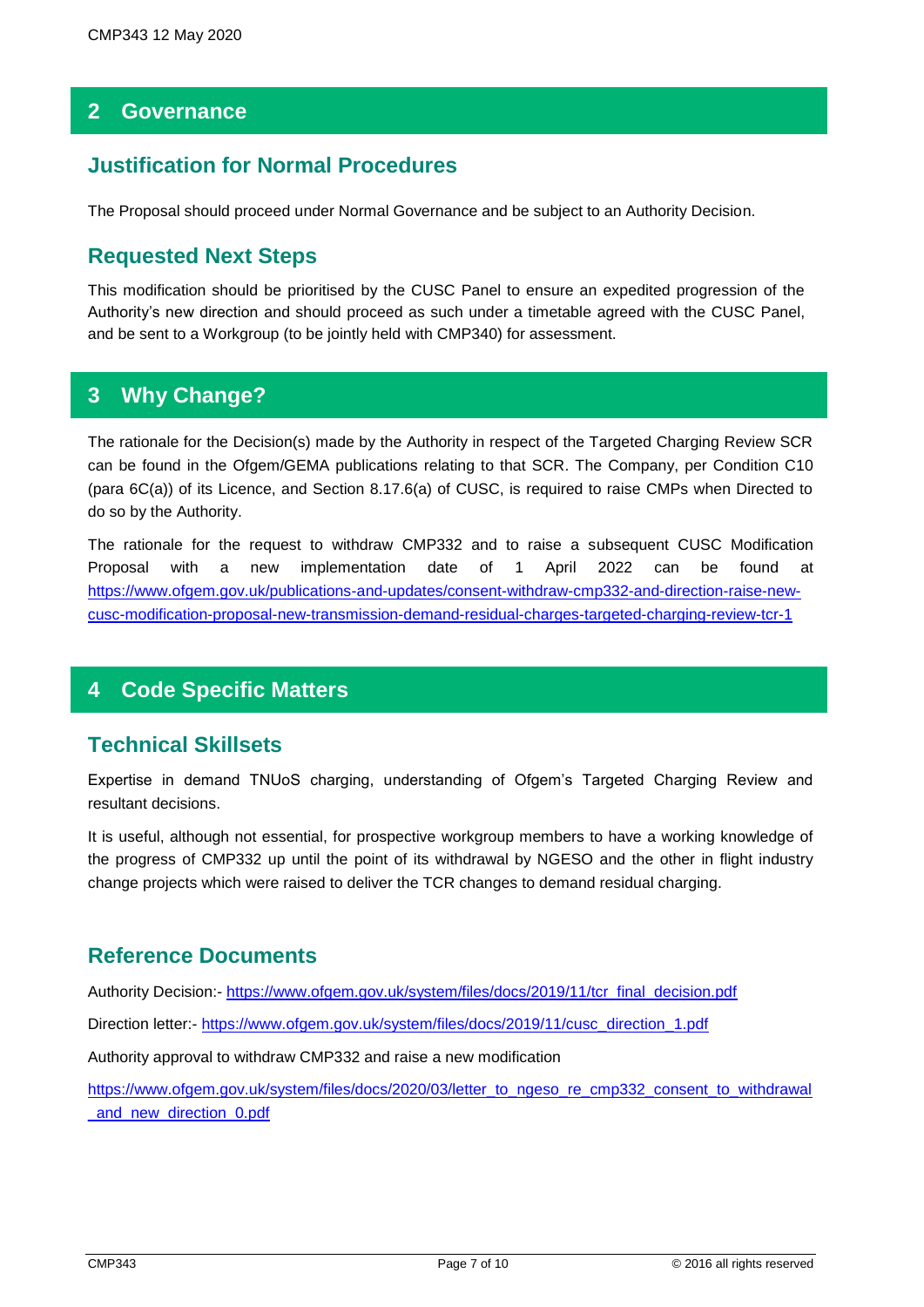#### **5 Solution**

Demand residual charges should be calculated and applied in the manner specified above and in Ofgem's Decision and Direction letters of the 21st November 2019 and 31st March 2020 with the Direction of the 31st March 2020 taking precedence where discrepancies arise.

The ESO's Original solution proposal for CMP343 includes but is not limited to:

- The charging of the Transmission Demand Residual to Directly Connected Final Demand Sites through a single Charging Band. This is with respect to Term 10) of the  $21^{st}$  November 2019 Authority Direction.
- The flooring at £0/kW for Half Hourly metered Sites and £0/kWh for Non-Half Hourly metered sites such that in zones where the locational element of the tariff (or the new, solely locational demand tariff) is negative as an outcome of either the DC Load Flow Investment Cost Related Pricing DCLFICRP model (more commonly referred to as the "Transport model") or the above NHH allocative methodology, it is floored at £0 and demand users are not paid to import over peak periods, as is the case today.
- The development of a volumetric, p/kWh Residual charge for Unmetered Supply Final Demand Sites only. All other Final Demand Sites will face a fixed £/site Residual charge.
- An implementation date of 1 April 2022 as directed by the Authority in its modified Direction of 31st March 2020.

#### **6 Impacts & Other Considerations**

This is a large-scale change that will require amendments and consequential changes to all Supplier and DNO processes. In particular, NGESO will require data input (likely via Elexon) for site level information of capacity and annual consumption and site counts per relevant band or category. This will further need to be broken down by Grid Supply Point Group and Supplier to allow relevant billing processes to take place. There is a contingency between this CMP and the DCUSA/BSC/MRA changes – this CMP will create the charging methodology but it cannot be practically implemented until the relevant non-CUSC changes are approved and the requisite data-gathering processes are completed.

## **Does this modification impact a Significant Code Review (SCR) or other significant industry change projects, if so, how?**

This CMP is resultant of the Targeted Charging Review SCR.

#### **Consumer Impacts**

Ofgem have established that there are consumer benefits to this change due to flexible customers no longer being able to avoid the costs of residual transmission charges.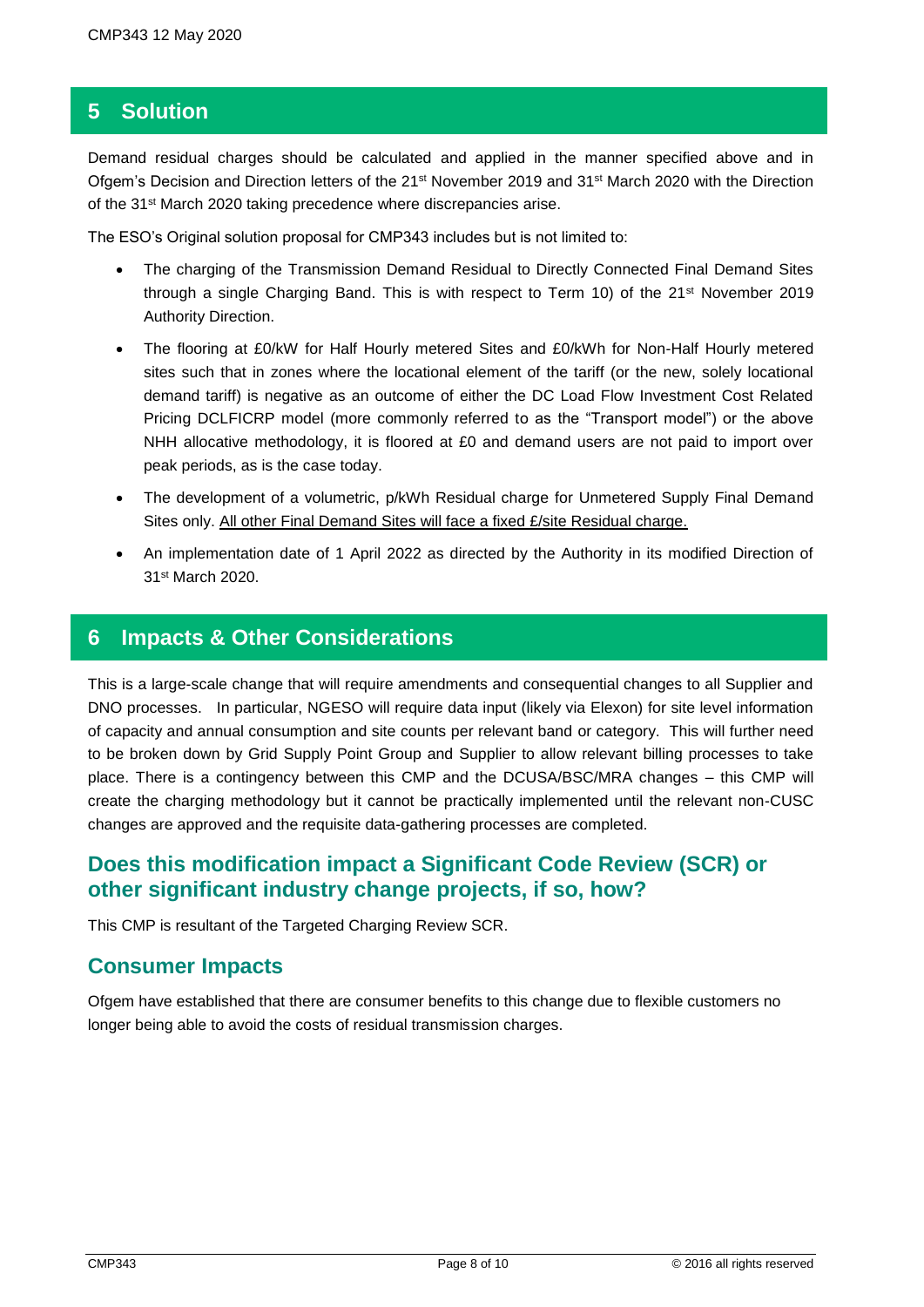## **7 Relevant Objectives**

## Impact of the modification on the Applicable CUSC Objectives (Charging):

| Relevant Objective                                                                                                                                                                                                                                                                                                                                                                                                                                             | Identified impact                                                                                                      |  |
|----------------------------------------------------------------------------------------------------------------------------------------------------------------------------------------------------------------------------------------------------------------------------------------------------------------------------------------------------------------------------------------------------------------------------------------------------------------|------------------------------------------------------------------------------------------------------------------------|--|
| (a) That compliance with the use of system charging methodology facilitates<br>effective competition in the generation and supply of electricity and (so far<br>as is consistent therewith) facilitates competition in the sale, distribution<br>and purchase of electricity;                                                                                                                                                                                  | None                                                                                                                   |  |
| (b) That compliance with the use of system charging methodology results in<br>charges which reflect, as far as is reasonably practicable, the costs<br>(excluding any payments between transmission licensees which are<br>made under and accordance with the STC) incurred by transmission<br>licensees in their transmission businesses and which are compatible with<br>standard licence condition C26 requirements of a connect and manage<br>connection); | None                                                                                                                   |  |
| (c) That, so far as is consistent with sub-paragraphs (a) and (b), the use of<br>system charging methodology, as far as is reasonably practicable,<br>properly takes account of the developments in transmission licensees'<br>transmission businesses;                                                                                                                                                                                                        | Positive as NGESO has<br>been directed to raise<br>this modification and<br>implement its effects by<br>the Authority. |  |
| (d) Compliance with the Electricity Regulation and any relevant legally<br>binding decision of the European Commission and/or the Agency.<br>These are defined within the National Grid Electricity Transmission plc<br>Licence under Standard Condition C10, paragraph 1 *; and                                                                                                                                                                               | None                                                                                                                   |  |
| (e) Promoting efficiency in the implementation and administration of the<br><b>CUSC</b> arrangements.                                                                                                                                                                                                                                                                                                                                                          | None                                                                                                                   |  |
| *Objective (d) refers specifically to European Regulation 2009/714/EC. Reference to the Agency is to the<br>Agency for the Cooperation of Energy Regulators (ACER).                                                                                                                                                                                                                                                                                            |                                                                                                                        |  |

NGESO has been directed to raise and implement this modification by the Authority to enact their SCR Decision.

## **8 Implementation**

These modifications need to be implemented for the Charging Year commencing on 1st April 2022 to allow The Company to comply with the Direction letter issued by The Authority on the 31<sup>st</sup> March 2020.

An Authority decision is needed as soon as is practicable to support the development of the substantial system and process changes at NGESO and within Industry needed to implement the solution. The current timescales for the modification are to deliver the Final Modification Report to Ofgem on  $7<sup>th</sup>$ October 2020. Until a decision is received from the Authority on the preferred solution there is still uncertainty about some of the finer points of the solution where alternatives may be raised. This uncertainty impacts on implementation planning capability. To minimise inefficient system and process